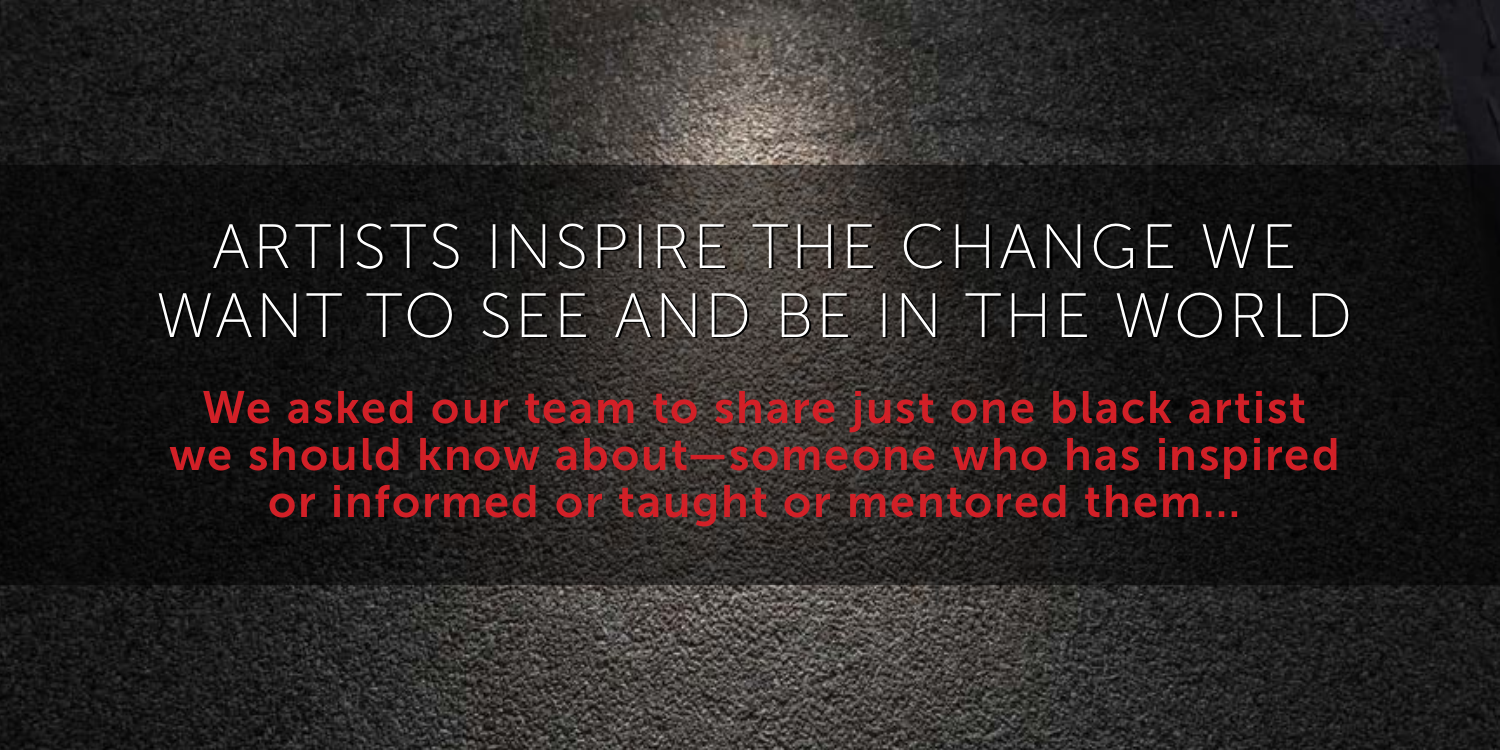

# GORDON PARKS

"Only one! There are sooooo many! But if only one, I will choose Gordon Parks. There are many black artists that I love, he doesn't encompass all of them. However, what I love about Mr. Parks is he was truly a renaissance man. He was a thoughtful, prolific photographer of black lives along with being the first black staff photographer at a major national magazine, a founder of Essence magazine, the first black person to direct a major motion picture, "Shaft." in addition, he wrote an opera about MLK. He used his gifts to celebrate and document black lives. He was a quintessential and very consequential artist."

*— Mia Anderson*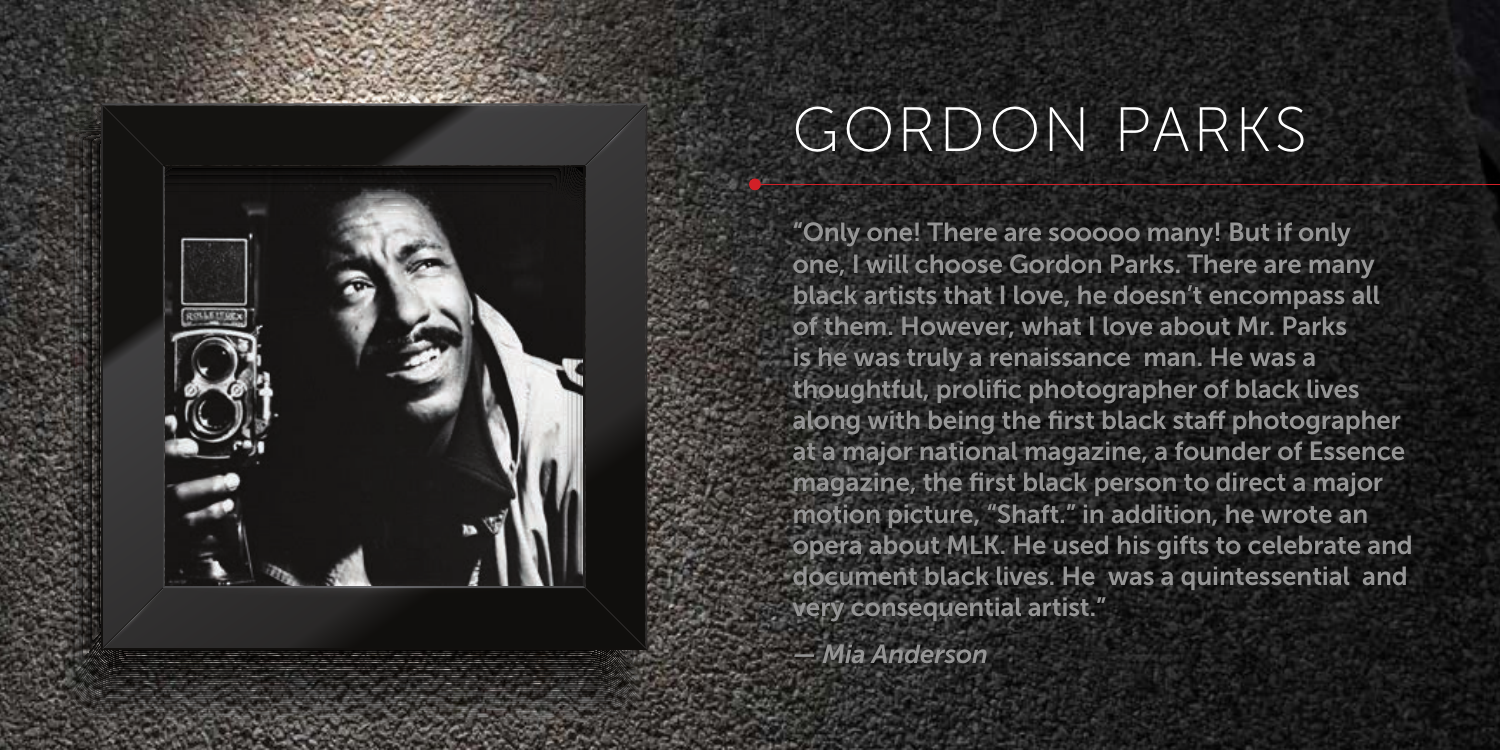#### LIZZO

"My artist is LIZZO!! Her music always puts me in a good mood. She is fearlessly and unapologetically herself - she reminds me to spread joy and kindness to others as well as myself."

*— Maddie Thomas*

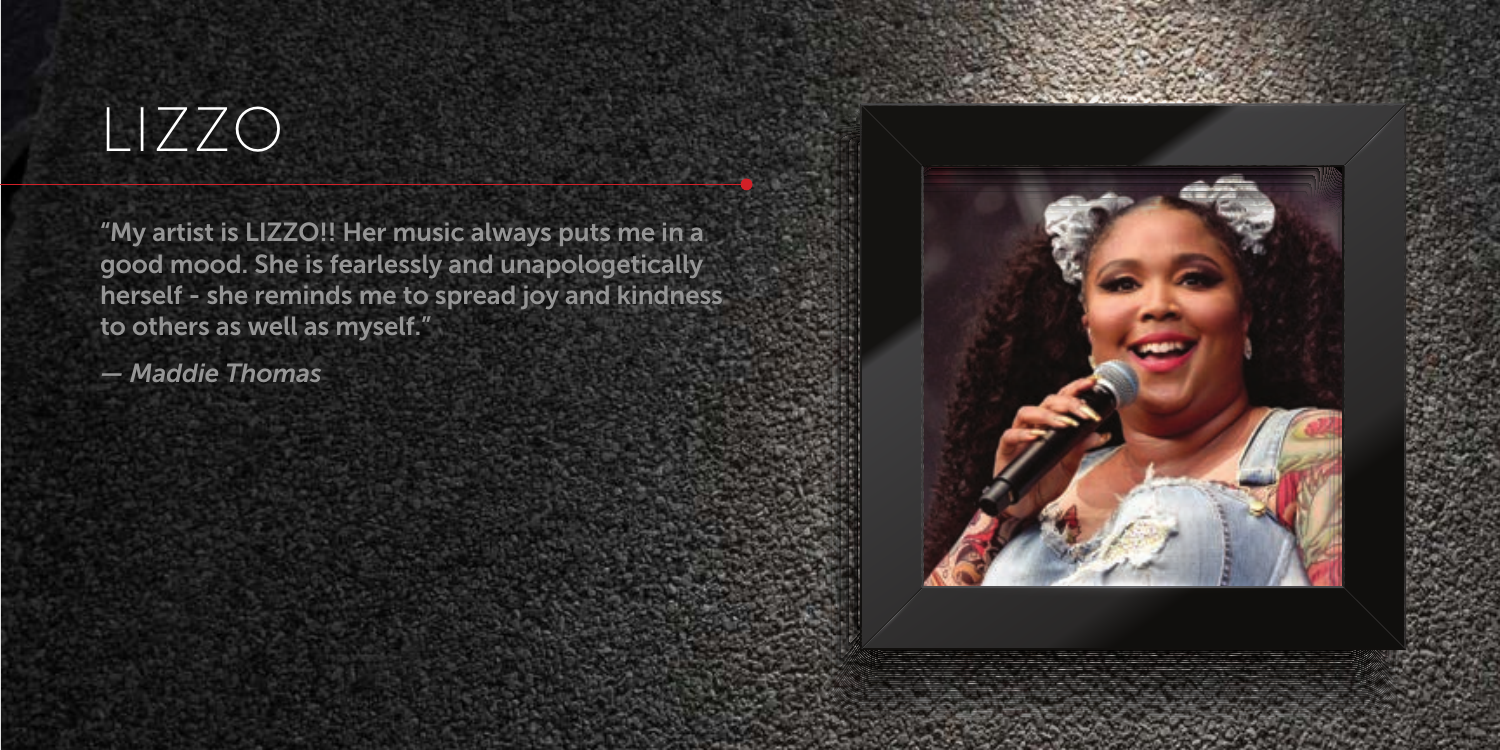

## EARL SWEATSHIRT

"One of my favorite artists of really any discipline. An incredible writer of dark and coded lyricism whose music gets better with every listen. His 2015 album 'I Don't Like Shit, I Don't Go Outside.' remains one of my all-time favorites, and ironically, inspires me all the time."

*— Henry James Eden*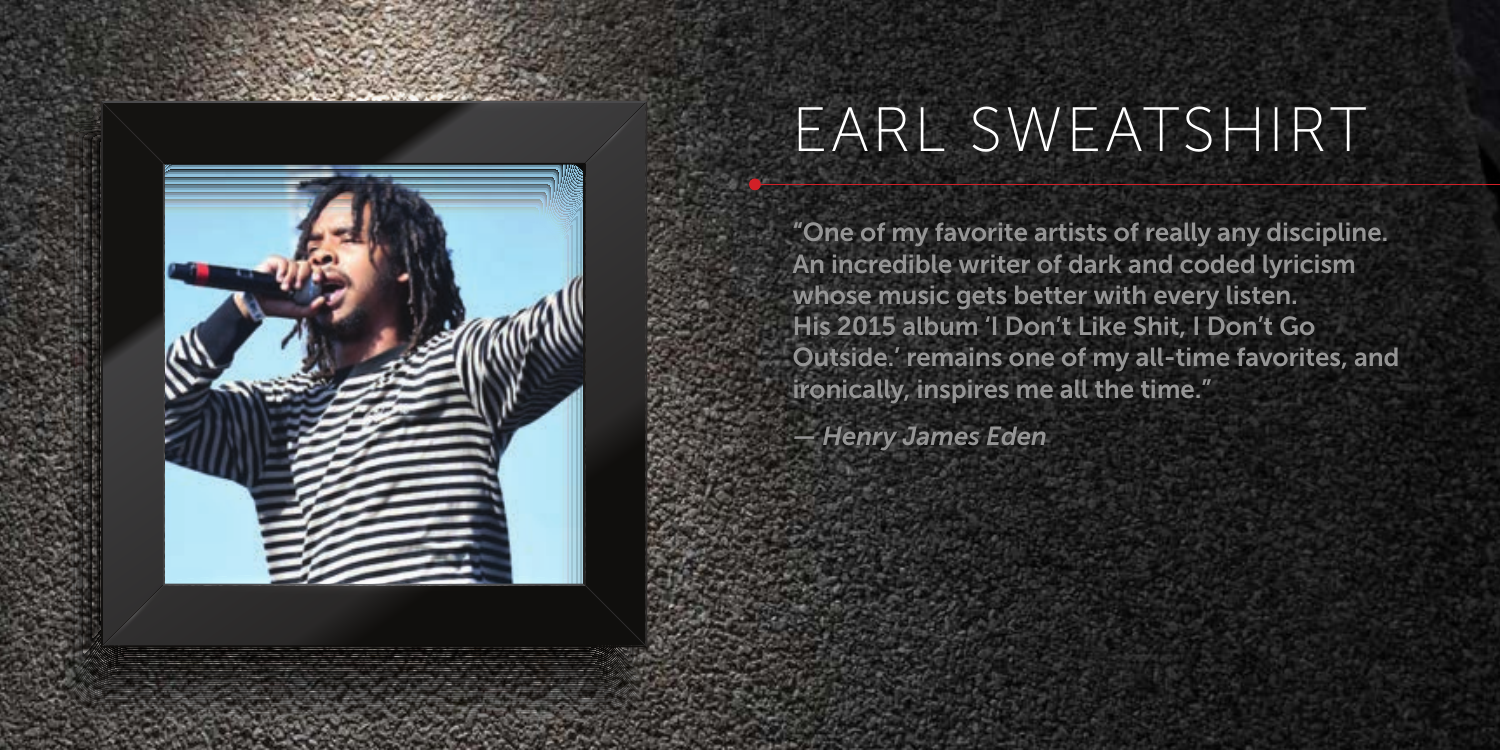#### JAMES BALDWIN

"They let you get through all that school without ever reading Baldwin?!" My mother's response to my having no exposure to her favorite writer was to pile four of his books in my arm and, pointing to the smallest on top, "The Fire Next Time," instructed me that my education would now begin.

"We never know where we're going to find connection – whose voice is going to resonate and make us feel we're understood on some deep level we cannot articulate, and that's what happened for me as I went through that initial stack and then kept on reading."

*— Leah Abrams*

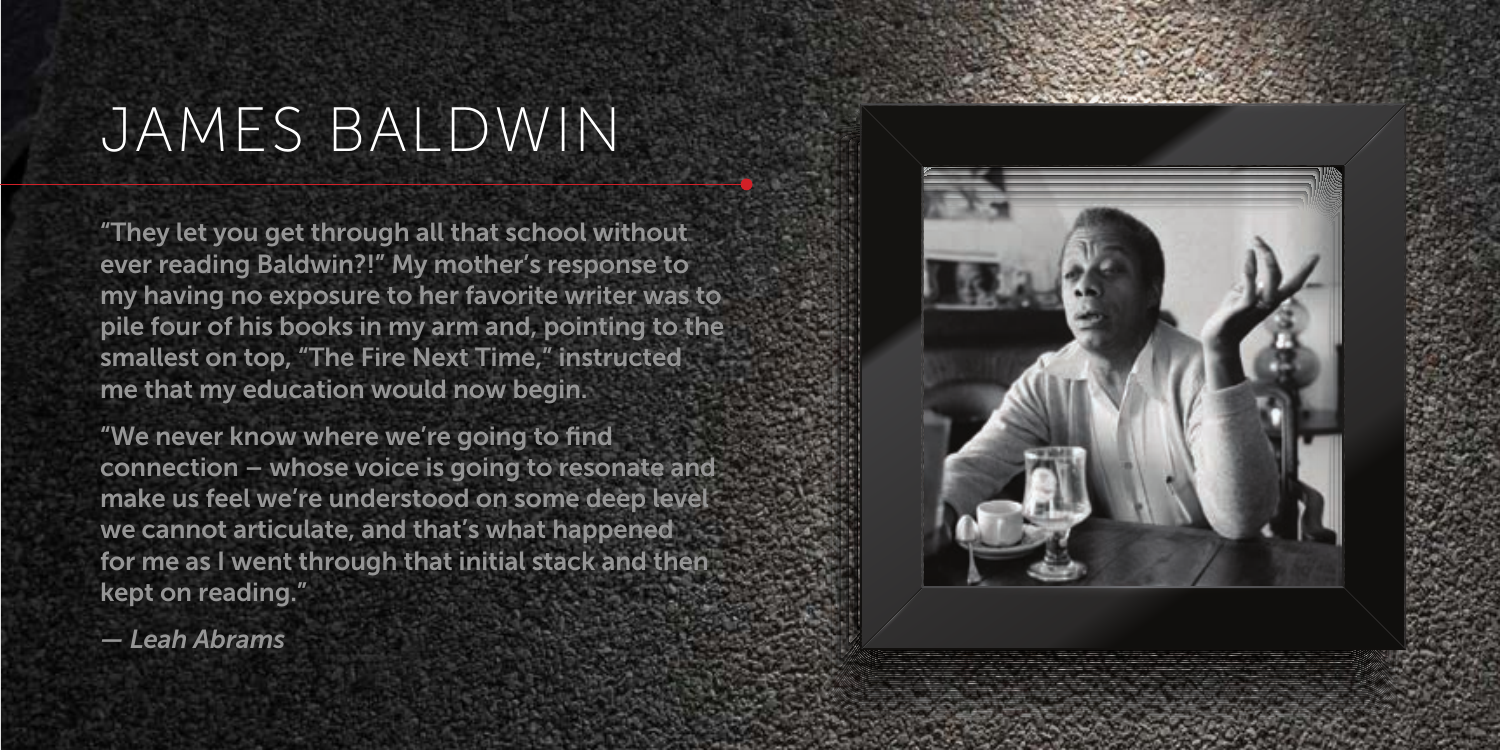

## KERRY WASHINGTON

"I remember when I first started watching Scandal and Kerry Washington in it and I thought, 'that's a superior form of acting which I haven't seen much on American TV.'"

*— Tjaša Ferme*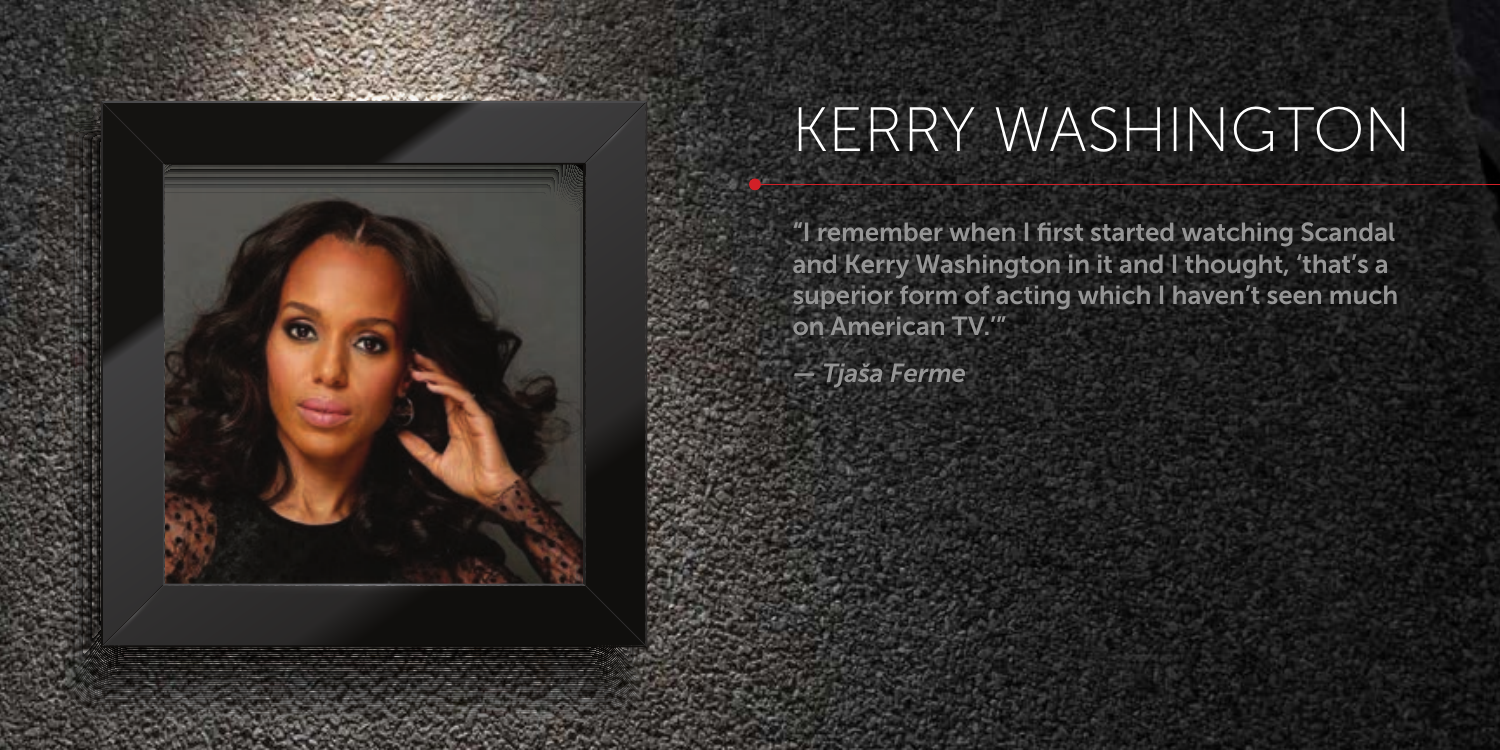# LUVVIE AJAYI JONES

Tjaša, torn in how to choose between them, also loves the activist and writer Luvvie!

https://luvvie.org/about/

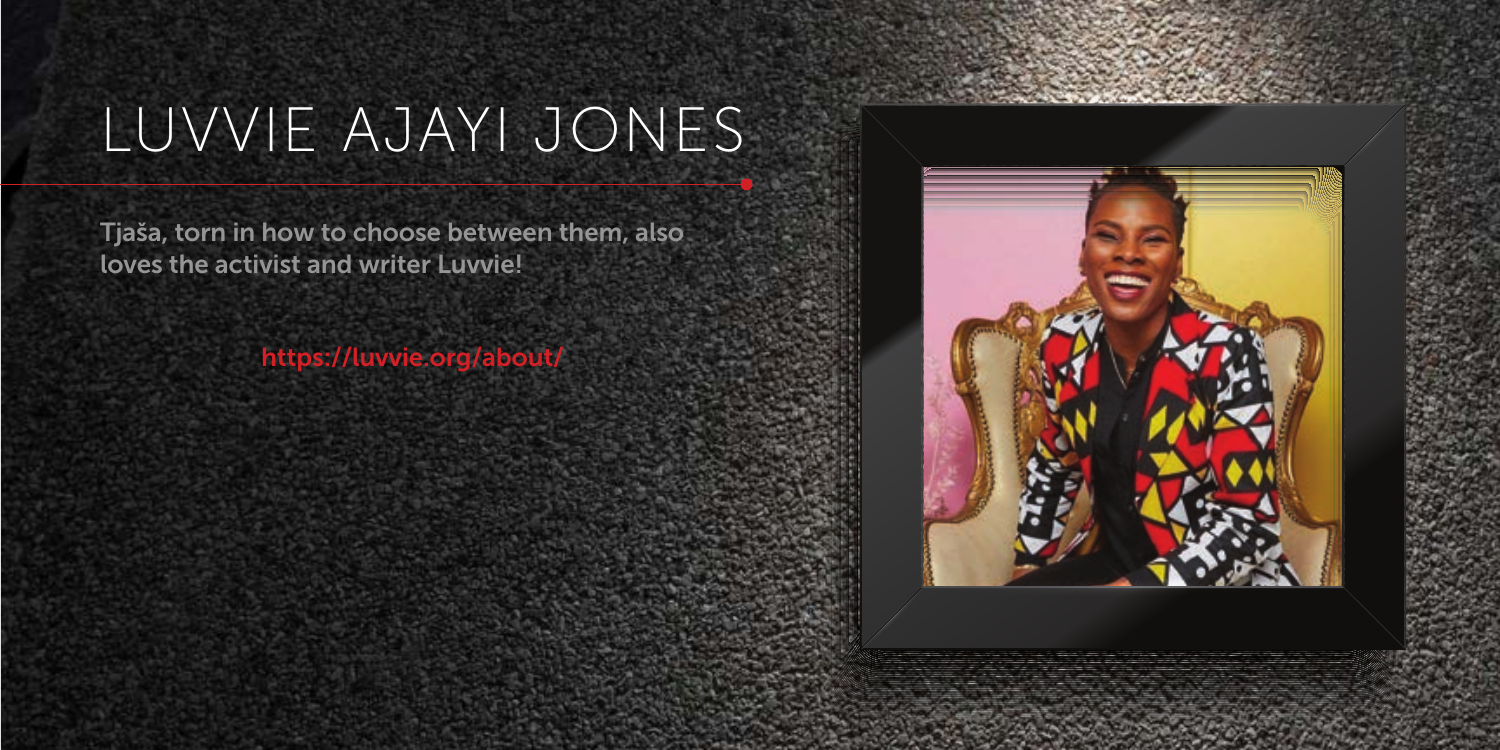

## DENZEL WASHINGTON

"My Artist of choice is Denzel Washington. Very inspiring and always giving some words of wisdom. I grew up in a single parent home for some years and I longed for that father figure. As I watched tv, one day I saw this man in the Malcolm X movie. A man who was my complexion and was a leader in the community. I didn't know who he was at that young age,, but in my mind, I equated him to being my father figure throughout the years and he's inspired me ever since."

*— Tarrence J. Taylor*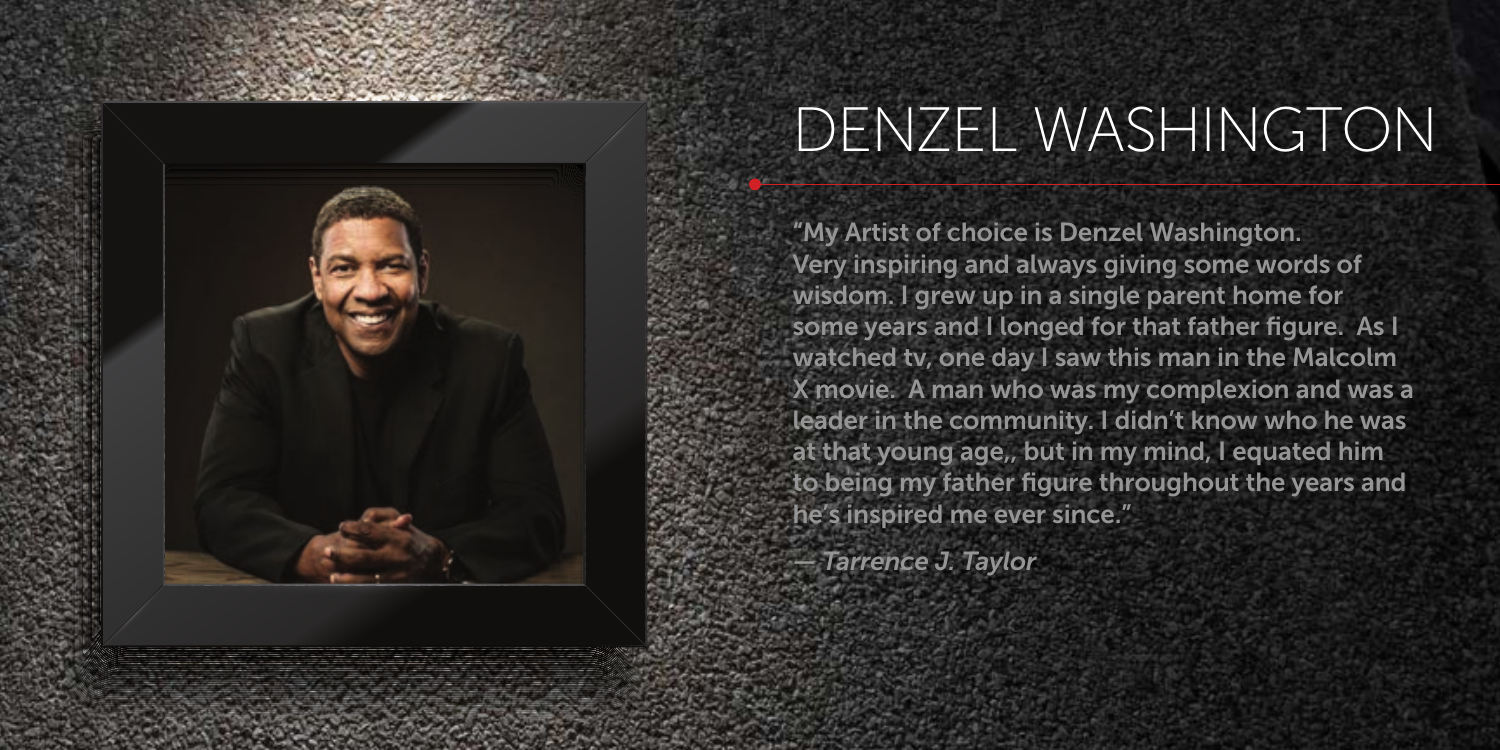#### BRITTANY FISHER

"One Black artist I've come to admire in the past year is playwright and poet, Brittany Fisher! She was one of the Juilliard playwrighting fellows and I got to work on a reading of her play Your Regularly Scheduled Programming (directed by Melissa Mowry, another exceptional Black artist). Brittany's plays are really distinctive in my mind, and I hope to see many more of them someday."

*— Kirk Baltzell*

https://www.brittanynfisher.com/

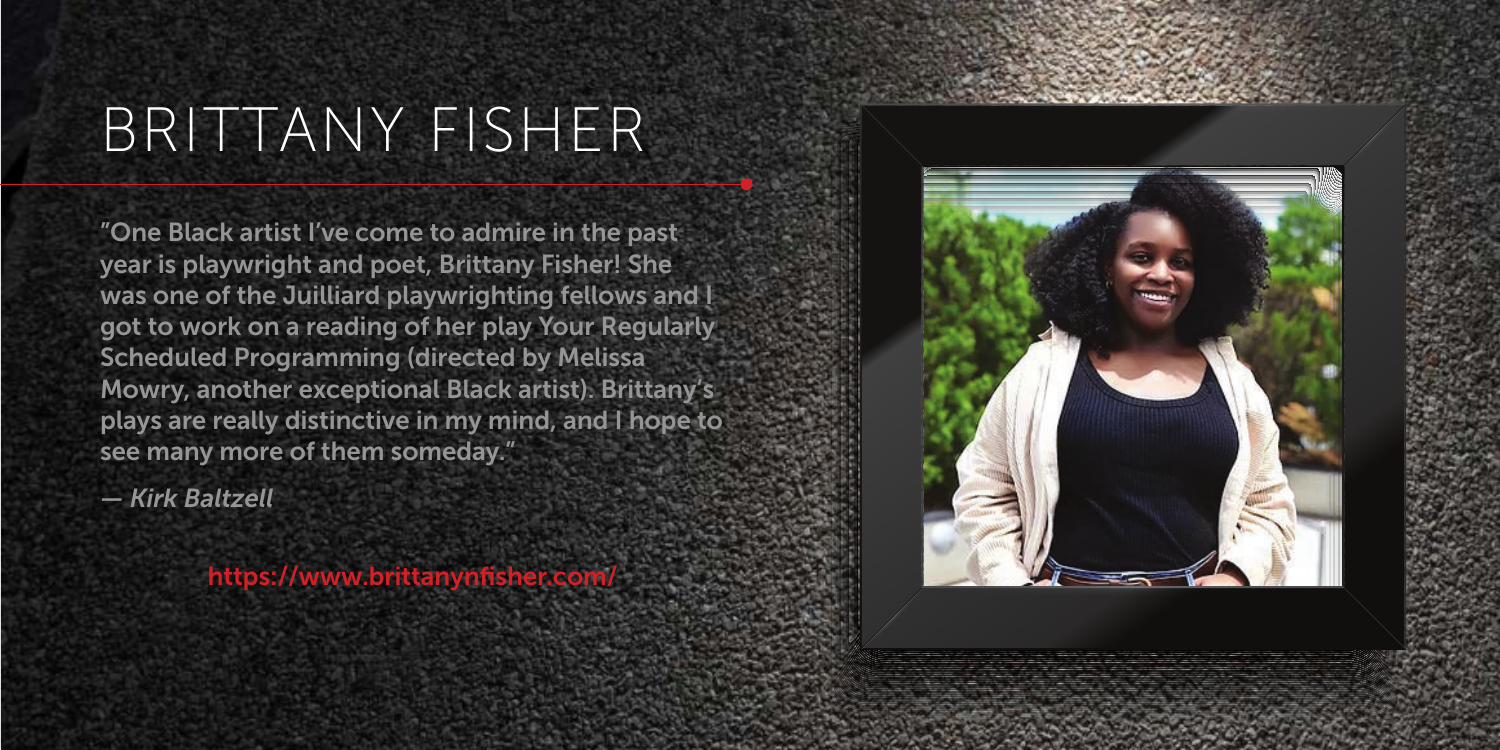

#### IMMANUEL WILKINS

"The artist I chose is Immanuel Wilkins. We attended Juilliard at the same time and I've had the privilege of seeing him perform. He is a profound saxophonist and composer. His 2020 debut album earned him an NAACP Image Award nomination for Outstanding Jazz Album. His songs "Dreamer" and "Guarded Heart" are testaments to his ability to create an entire world and experience through instrumentation."

*— Anthony Richardson*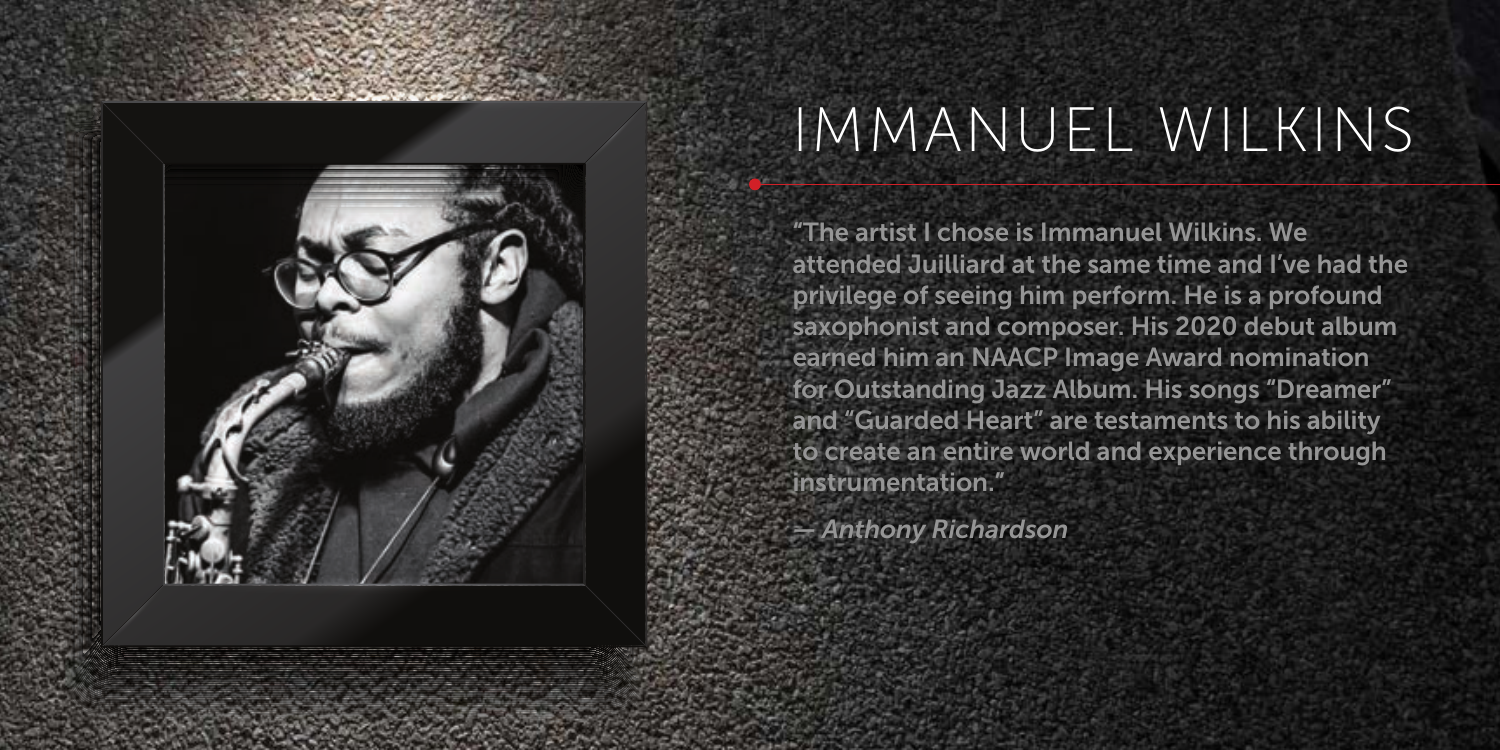# TRACEY BONNER

"An American actor most known for Raising Dion, Sweet Magnolias, and Black Lightning, the child of two educators, Tracey Bonner grew up in Murfreesboro, TN, very rooted in sports and academia. She found her love of Shakespeare in high school and was cast in a theatre tour… [she runs a] non-profit, DateYourselfGirl, Inc., which empowers women to become the love they seek through healing conversations and philanthropy.

There is truly no one like Tracey B. She is a literal beast! On stage/ in front of the camera/ in life! She is a true example! SHE IS REAL! And that's why I love her! I'm glad our paths crossed, and I thank God for her. If you don't know Tracey Bonner yet, you will soon! I guarantee it!"



*— Trajan Clayton*